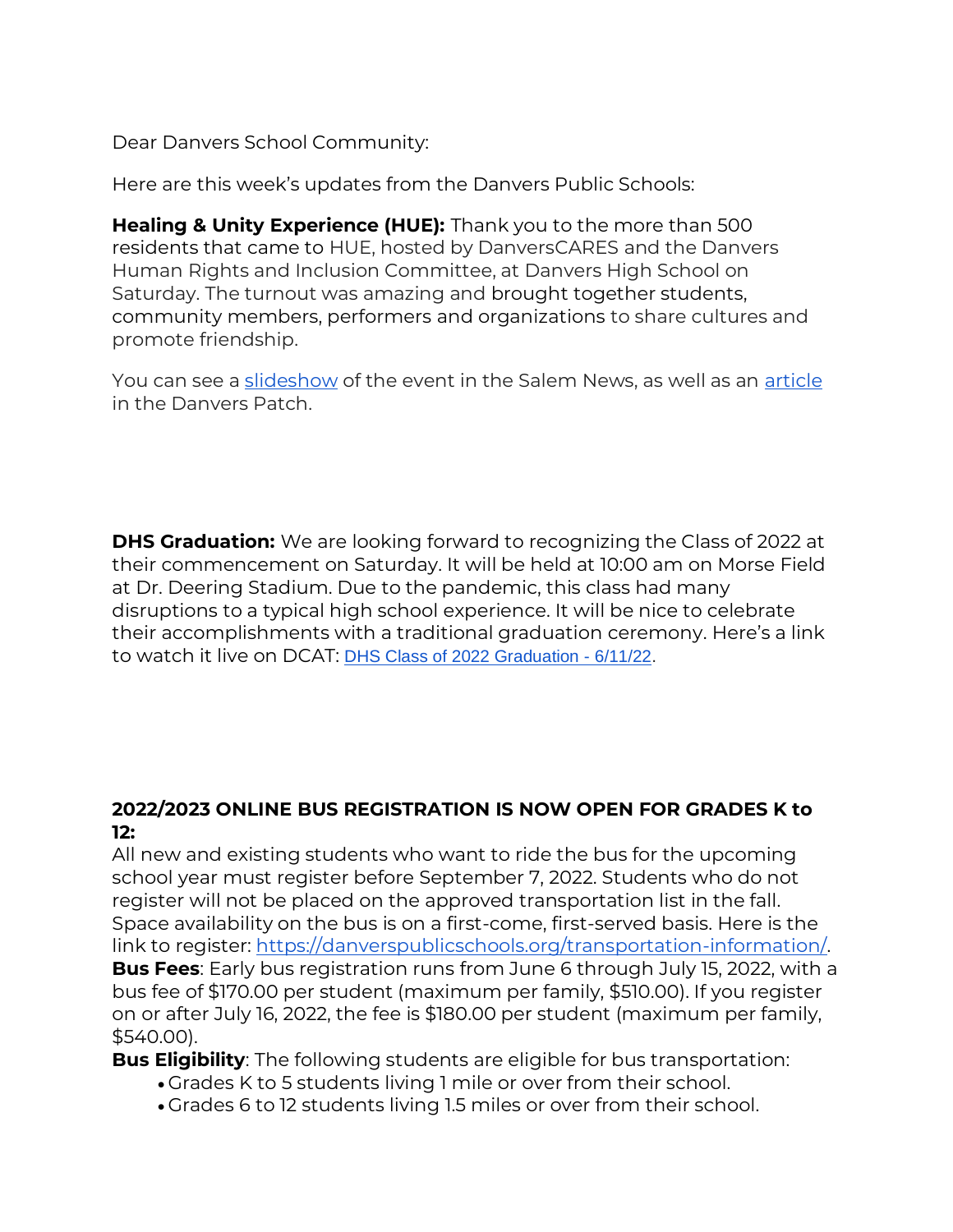No student will be denied transportation because of financial hardship. Bus fee waivers are available for students who qualify for free or reduced lunch (the Free and Reduced Lunch application will be available on the [Food &](https://www.schoolnutritionandfitness.com/index.php?sid=1210112058116103)  [Nutrition Services](https://www.schoolnutritionandfitness.com/index.php?sid=1210112058116103) page of our website after July 1).

For further information about bus registration, please use this [link](https://danverspublicschools.org/blog/bus-registration-for-22-23/) to access our flyer.

**eFunds School Lunch Payments:** Food Services' Point-of-Sale system, Meal Magic, has updated and replaced their Send-Money-to-School interface with the new [Family Portal](https://danvers.familyportal.cloud/) payment interface. This update also requires an update to eFunds for Schools, temporarily deactivating the ability to process school lunch payments on eFunds for the time being. We do not have an official date for when eFunds will be back up and running for school lunch payments.

Until this is reactivated with eFunds, in order to add money to your student's lunch account, please go to the [Meal Magic Family Portal.](https://danvers.familyportal.cloud/) If you had a previous Send-Money-to-School account, you must click the "My Account" button and reset your passphrase. If you did not previously have an account, you must click the "Register" button and follow the prompts to set up an account for your student(s). You can also send your student to school with cash or a check (made payable to *Danvers School Lunch*) to add to their account at the lunch line register.

We apologize for the inconvenience and disruption this has caused. Please reach out to Food Services if you have any questions or issues, 978-777-8925, x2388 or x2389.

**June School Committee Meeting**: The June Danvers School Committee meeting is scheduled for 7:00 pm on Monday, June 13th. It will be held at Danvers High School. The meeting is open to the public and may also be watched live on DCAT – Comcast channel 8 and Verizon channel 37.

**Last Day of School:** *The last day of school for the 2021-2022 school year is June 23rd with dismissal at 11:35 am at the middle and high schools, and 12:05 pm at the elementary schools.* Food Services will be offering free